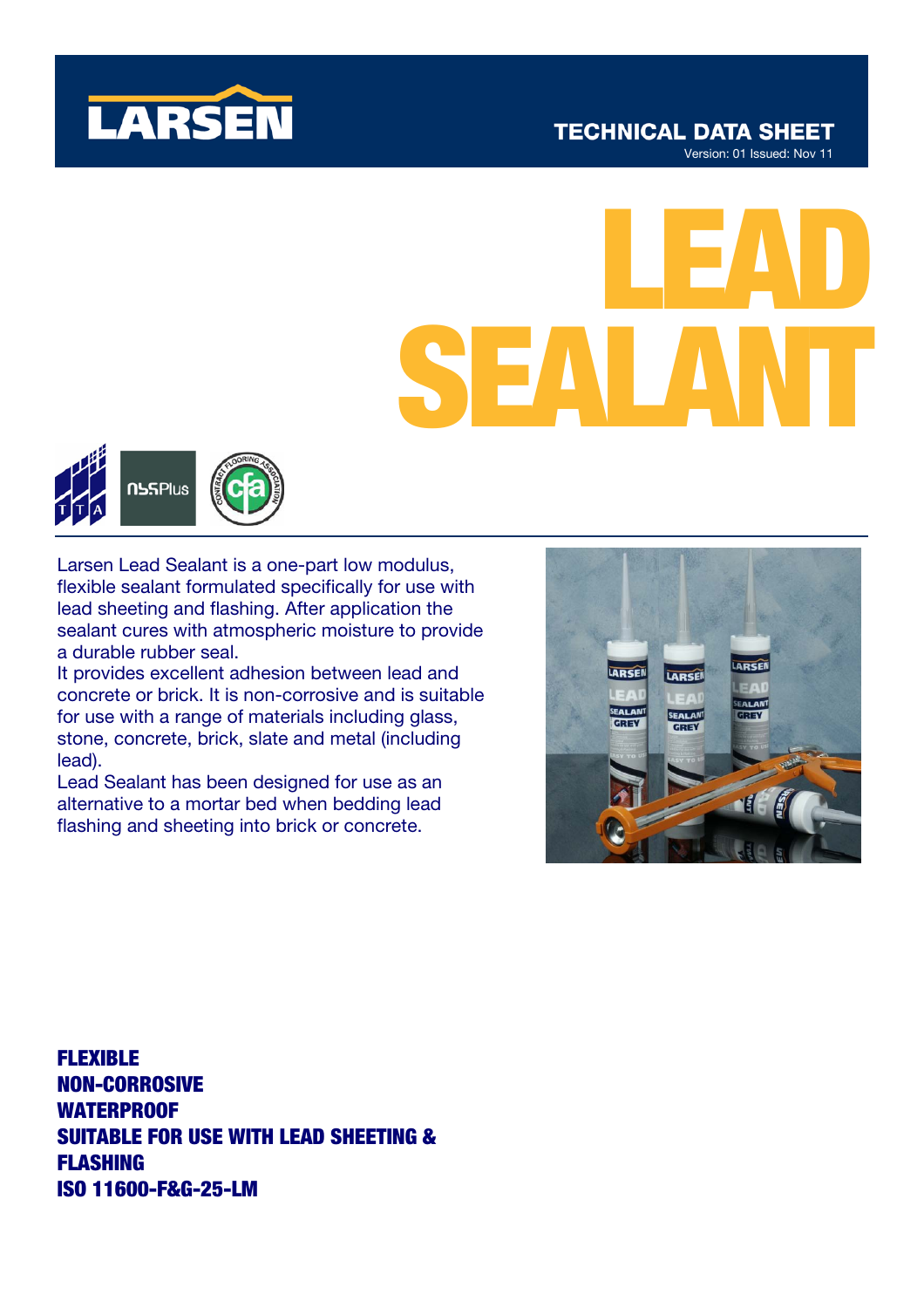

Version: 01 Issued: Nov 11

## TECHNICAL INFORMATION:

| <b>PRODUCT INFORMATION</b>      |                                                                                                                                                      |
|---------------------------------|------------------------------------------------------------------------------------------------------------------------------------------------------|
| <b>FORM:</b>                    | Paste                                                                                                                                                |
| <b>STANDARD COLOUR(S):</b>      | Grey                                                                                                                                                 |
| <b>HAZARD INFORMATION:</b>      | Contains 2-butanone oxime. May produce an allergic reaction. Safety Data<br>Sheet available on request.                                              |
| <b>CLEANING:</b>                | Clean tools directly after use with white spirit; wash hands with soap and hot<br>water.<br>Mechanical means are necessary when the product has set. |
| <b>PACKAGING:</b>               | <b>Standard Silicone Cartridge</b>                                                                                                                   |
| <b>STORAGE CONDITIONS:</b>      | Store in sealed containers in dry conditions, protected from extremes of<br>temperature                                                              |
| <b>SHELF LIFE:</b>              | 12 months in unopened manufacturer's packaging                                                                                                       |
| <b>APPLICATION INFORMATION</b>  |                                                                                                                                                      |
| <b>APPLICATION TEMPERATURE:</b> | +5 $\mathrm{^{\circ}C}$ to +40 $\mathrm{^{\circ}C}$                                                                                                  |
| <b>SKIN TIME:</b>               | Approx. 15 minutes                                                                                                                                   |
| <b>JOINT DIMENSIONS:</b>        | 4 - 25mm width                                                                                                                                       |
| <b>COVERAGE:</b>                | Approx. 12 x 8mm x 3m                                                                                                                                |
| PERFORMANCE INFORMATION         |                                                                                                                                                      |
| <b>DENSITY:</b>                 | $1.03$ g/ml                                                                                                                                          |
| <b>SHRINKAGE:</b>               | $< 5 \%$                                                                                                                                             |
| <b>PAINTABLE:</b>               | <b>No</b>                                                                                                                                            |
| <b>TEMPERATURE RESISTANCE:</b>  | $-50$ to $+120^{\circ}$ C                                                                                                                            |
| <b>SHORE A HARDNESS:</b>        | 16                                                                                                                                                   |
| 100% MODULUS:                   | 0.3 MPa                                                                                                                                              |
| <b>TENSILE STRENGTH:</b>        | 1.0 MPa                                                                                                                                              |
| <b>ELONGATION AT BREAK:</b>     | 400%                                                                                                                                                 |